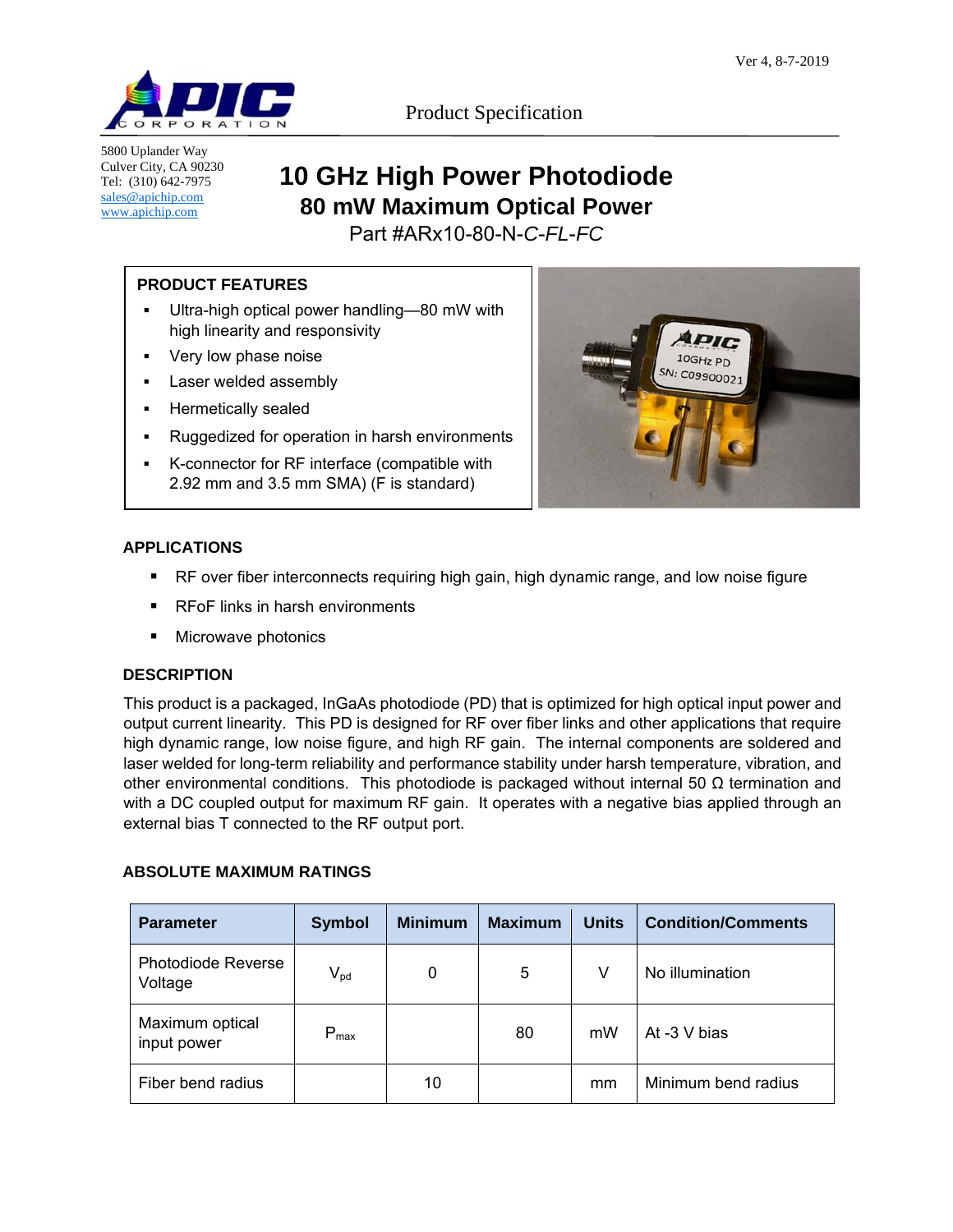

## **ELECTRO-OPTICAL SPECIFICATIONS**

| <b>Parameter</b>                               | <b>Symbol</b>     | Min.  | Typ.      | Max.  | <b>Units</b> | <b>Condition/Comments</b>                                                       |
|------------------------------------------------|-------------------|-------|-----------|-------|--------------|---------------------------------------------------------------------------------|
| Wavelength range                               | λ                 | 1,530 |           | 1,620 | nm           |                                                                                 |
| Responsivity                                   | R                 | 0.5   | 0.7       |       | A/W          | For 10 GHz standard PD                                                          |
| Polarization<br>Dependent<br>Sensitivity (PDS) | <b>PDL</b>        |       | 0.2       | 0.3   | dB           | Variation in detected signal<br>over all polarization states                    |
| <b>RF</b> Bandwidth                            | $F_{3 dB}$        | 10.5  | 13        |       | <b>GHz</b>   | Measured at 3 dB point                                                          |
| PD Bias                                        | $V_{PD}$          | 3     | 4         | 5     | V            | Do not exceed -5 V                                                              |
| <b>Optical Saturation</b><br>Power             | $P_{sat}$         | 19    |           |       | dBm          | 1 dB compression point at -<br>3 V bias                                         |
| <b>Optical Return</b><br>Loss                  | ORL               | $-27$ | $-30$     |       | dB           |                                                                                 |
| <b>Output Reflection</b><br>Coefficient        | $S_{22}$          |       | <b>NA</b> |       | dВ           | Depends on external bias T                                                      |
| <b>RF Output</b><br>Termination                | $R_{\text{term}}$ |       | <b>NA</b> |       | Ω            | Not internally terminated.<br>External bias T sets RF<br>termination impedance. |

## **MECHANICAL SPECIFICATIONS**

| <b>Parameter</b>            | <b>Symbol</b> | <b>Minimum</b> | <b>Maximum</b> Units |                 | <b>Condition/Comments</b>                                |
|-----------------------------|---------------|----------------|----------------------|-----------------|----------------------------------------------------------|
| Height                      | Н             |                | 9.2                  | mm              |                                                          |
| Area (Length x Width)       | A             |                | $19 \times 15$       | mm <sup>2</sup> | Mounting tabs, RF connector,<br>and fiber snout excluded |
| <b>RF</b> Connector         |               |                |                      |                 | K-connector (2.92mm)<br>F (standard)                     |
| Packaging                   |               |                |                      |                 | Hermetically sealed by laser<br>welding                  |
| Package Heat Flow           |               |                |                      |                 | Heat sink on bottom surface                              |
| <b>Fiber Pigtail Length</b> |               | 0.95           | 1                    | m               | SMF28 Fiber; Custom lengths<br>by special order          |
| <b>Pigtail Termination</b>  |               |                |                      |                 | FC/APC; others by special order                          |

# **ENVIRONMENTAL SPECIFICATIONS (Preliminary, Qualification in Progress)**

| <b>Parameter</b> | <b>Minimum</b> | <b>Maximum</b> | Units | <b>Condition/Comments</b> |  |
|------------------|----------------|----------------|-------|---------------------------|--|
|                  |                |                |       |                           |  |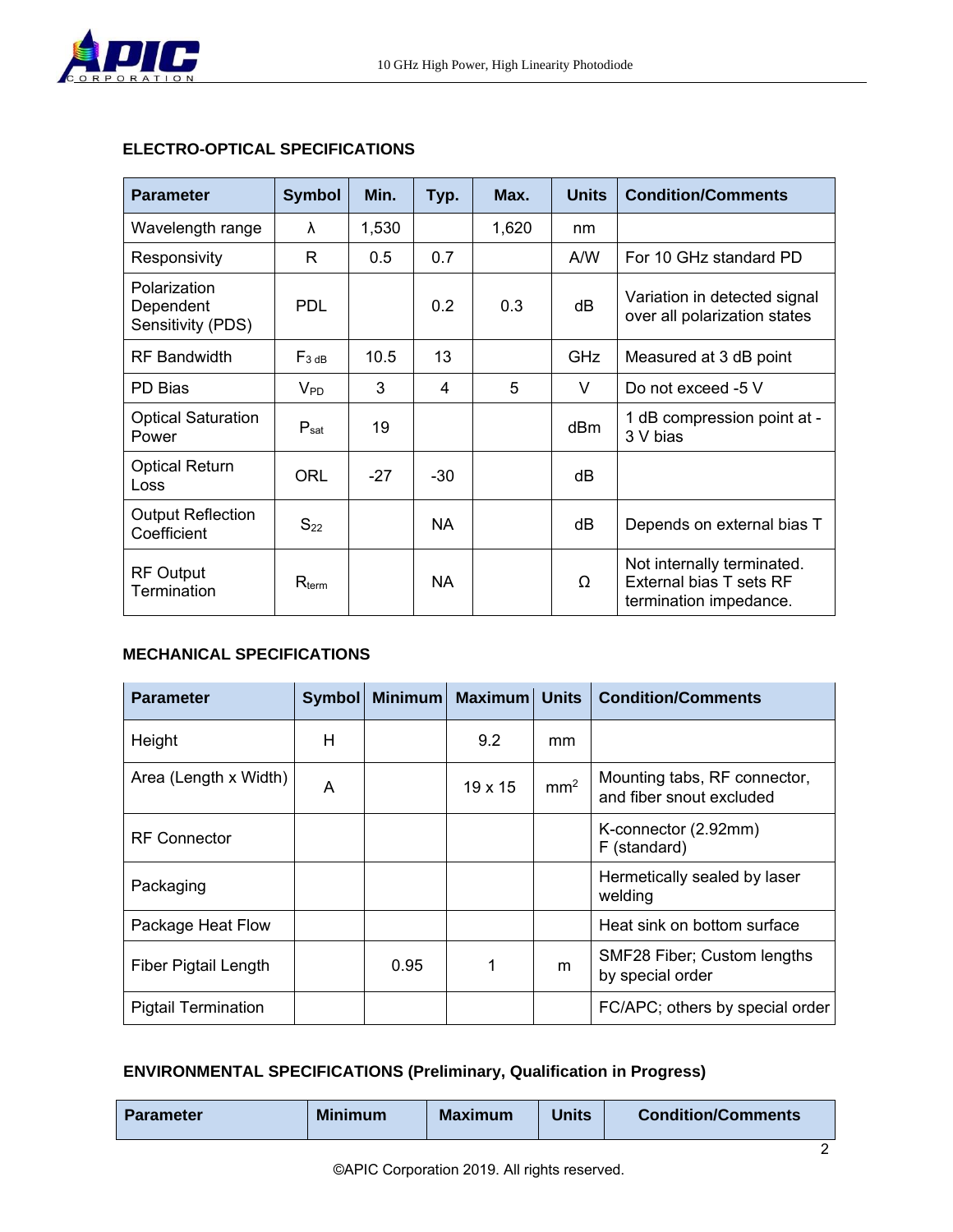

| <b>Operating Temperature</b>   | -40<br>+85                                                                      |    | $^{\circ}C$  | Case temperature                                        |
|--------------------------------|---------------------------------------------------------------------------------|----|--------------|---------------------------------------------------------|
| Storage Temperature            | $+95$<br>-55                                                                    |    | $^{\circ}$ C | Non-operating                                           |
| <b>Operating Humidity</b>      | 0                                                                               | 90 | %RH          |                                                         |
| <b>Shock</b>                   | 50 g amplitude and 11 ms<br>duration, three shocks each<br>axis, each direction |    |              | MIL-STD-810G Method 516.6,<br>Procedure I, Operational. |
| <b>Operational Vibration</b>   | 3.56 Grms one hour each<br>axis                                                 |    |              | MIL-STD-810G Method 514.6,<br>Category 12.              |
| <b>Endurance Vibration</b>     | 8.25 Grms one hour each<br>axis                                                 |    |              | MIL-STD-810G Method 514.6,<br>Category 12.              |
| <b>Reliability Performance</b> | 40,000                                                                          |    | hours        |                                                         |

# **ELECTROMAGNETIC SPECIFICATIONS (Preliminary, Qualification in Progress)**

| <b>Parameter</b>         | <b>Minimum</b> | <b>Maximum</b> | <b>Units</b> | Condition/Comments                                          |
|--------------------------|----------------|----------------|--------------|-------------------------------------------------------------|
| <b>Radiated Emission</b> | 0.002          | 18             | GHz          | Meets MIL-STD-461F, RE102,<br>Helicopters case (<70 dBµV/m) |

## **PIN CONNECTIONS**

| Pin#      | <b>Description</b>                     |
|-----------|----------------------------------------|
| 1,2       | Not connected                          |
| <b>RF</b> | RF signal output and bias (via bias T) |